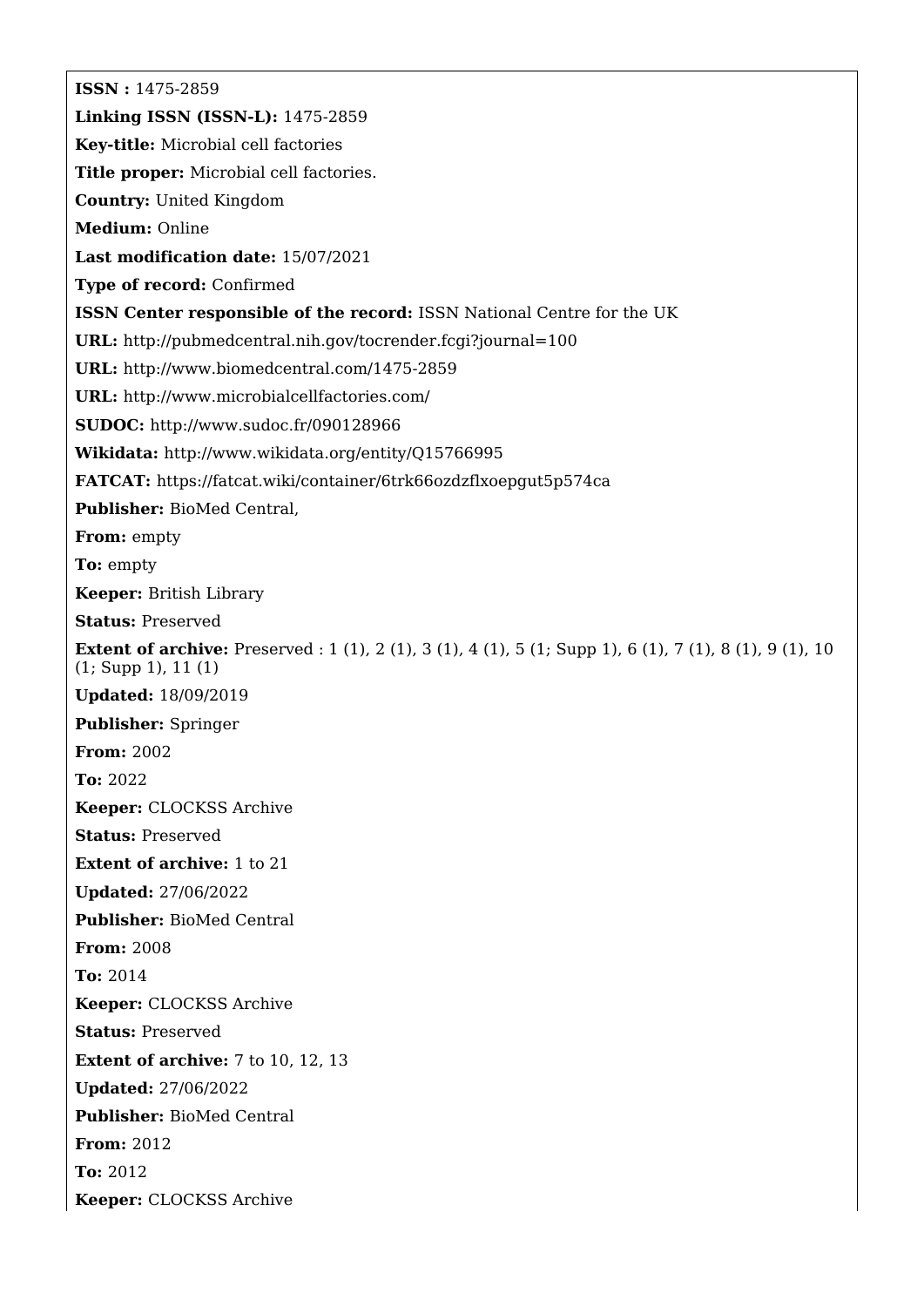**Status:** In Progress **Extent of archive:** 11 **Updated:** 27/06/2022 **Publisher:** BioMed Central **From:** 2002 **To:** 2011 **Keeper:** LOCKSS Archive **Status:** Preserved **Extent of archive:** 1 to 10 **Updated:** 27/06/2022 **Publisher:** Springer Science+Business Media **From:** 2012 **To:** 2018 **Keeper:** LOCKSS Archive **Status:** Preserved **Extent of archive:** 11 to 17 **Updated:** 27/06/2022 **Publisher:** Springer Science+Business Media **From:** 2019 **To:** 2019 **Keeper:** LOCKSS Archive **Status:** In Progress **Extent of archive:** 18 **Updated:** 27/06/2022 **Publisher:** Springer **From:** 2011 **To:** 2021 **Keeper:** Library of Congress **Status:** Preserved **Extent of archive:** 9 (1); 10 (1, S1); 11 (1); 12 (1); 13 (1, S1); 14 (1); 15 (1); 16 (1); 17 (1); 18 (1); 19 (1); 20 (1) **Updated:** 08/04/2022 **Publisher:** Springer customer Service Center GmbH **From:** 2010 **To:** 2021 **Keeper:** National Digital Preservation Program, China **Status:** Preserved **Extent of archive:** Preserved : 1; 2; 9; 11; 12; 13; 14; 15; 16; 17; 18; 19 **Updated:** 12/04/2022 **Publisher:** Pubmed Central **From:** 2002